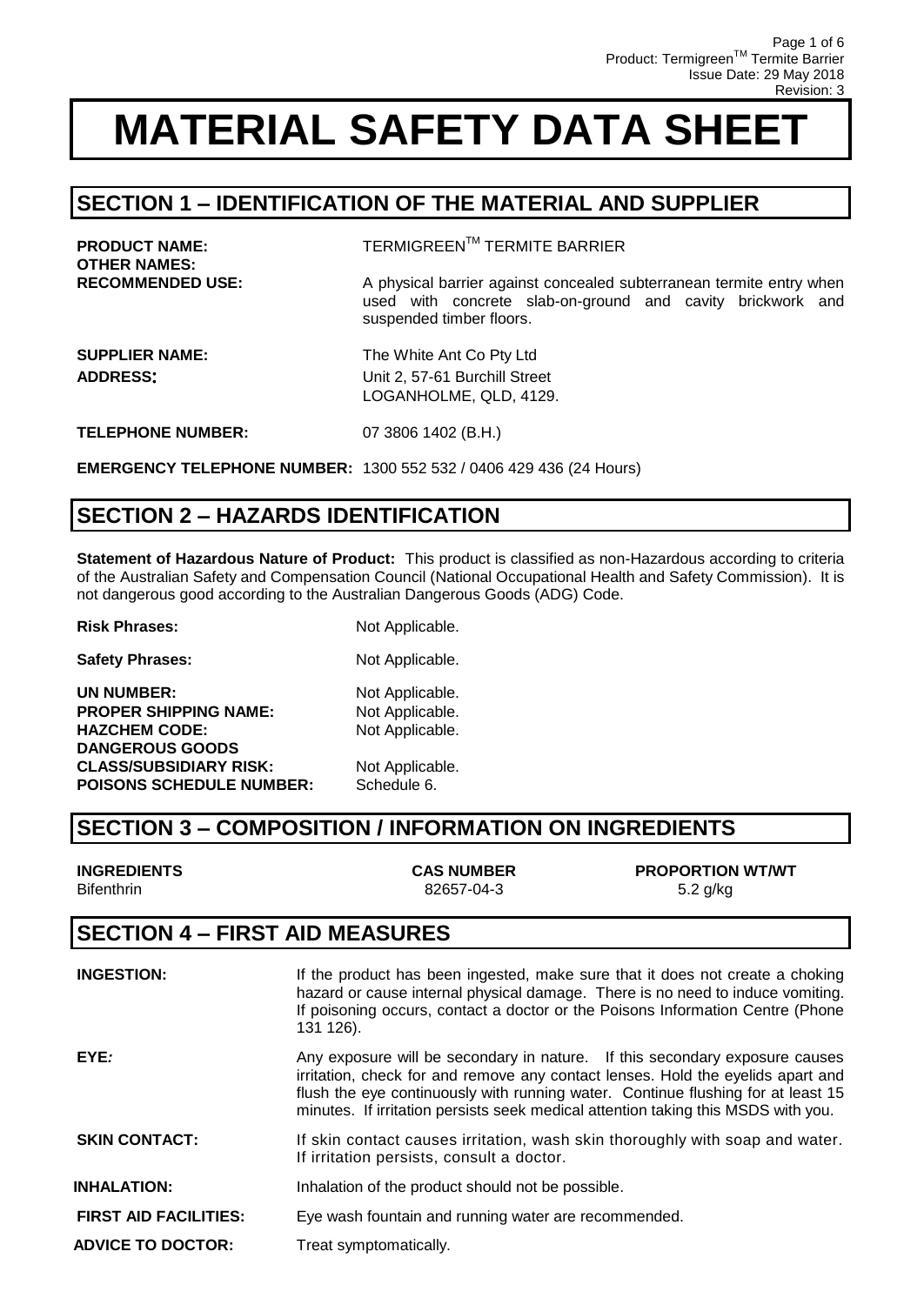### **SECTION 5 – FIRE FIGHTING MEASURES**

| FIRE:                                          | Not flammable under conditions of use, however may decompose and/or burn in<br>a fire.                                                                                                   |
|------------------------------------------------|------------------------------------------------------------------------------------------------------------------------------------------------------------------------------------------|
| <b>EXPLOSION:</b><br><b>FIRE EXTINGUISHING</b> | No information to indicate that the product is an explosion hazard.                                                                                                                      |
| <b>MEDIA:</b>                                  | Use extinguishing media appropriate for surrounding fire. Use foam, dry<br>chemical or carbon dioxide for fires. Water may be used to keep adjacent<br>containers cool.                  |
| <b>COMBUSTION</b>                              |                                                                                                                                                                                          |
| <b>HAZARDS:</b>                                | Combustion may produce irritating or toxic substances such as oxides of carbon<br>as well as trace chlorine and fluorine components. Avoid breathing vapours.                            |
| <b>PROTECTIVE</b>                              |                                                                                                                                                                                          |
| <b>EQUIPMENT:</b>                              | In the event of a fire, wear full protective clothing and self-contained breathing<br>equipment with full-face piece operated in the pressure demand or other<br>positive pressure mode. |

### **SECTION 6 – ACCIDENTAL RELEASE MEASURES**

#### **PERSONAL**

**EMERGENCY** 

**PROTECTION:** As a precaution, wear gloves, glasses, boots and full-length clothing. Wash any area where skin contact has occurred with soap and water.

**PROCEDURES:** Pick up the spilled product. Due to the nature of the product most spilled sheeting can be re-used. Where this is not possible, place material in suitable sealed containers and follow local and state regulations for disposal of solid waste in a Government approved industrial waste disposal facility. Do not allow product to enter drains, sewers or water courses – inform local authorities if this occurs. **CLEANING** 

**PROCEDURES:** Collect all material quickly as mentioned above. Personnel should use the protective clothing mentioned above during cleaning procedures.

### **SECTION 7 – HANDLING AND STORAGE**

| <b>PRECAUTIONS FOR</b>     |                                                                                                                                                                                                                                                                                                                                                                                                                                                                                                                                                                                         |
|----------------------------|-----------------------------------------------------------------------------------------------------------------------------------------------------------------------------------------------------------------------------------------------------------------------------------------------------------------------------------------------------------------------------------------------------------------------------------------------------------------------------------------------------------------------------------------------------------------------------------------|
| <b>SAFE HANDLING:</b>      | As a precaution, avoid contact with the product by using appropriate protective<br>equipment such as gloves and full-length clothing. Workers should follow good<br>personal hygiene practices including washing hands after use and before<br>eating, drinking and smoking. Keep containers tightly closed when not in use.<br>Any unused material waste, including packaging, must be placed in suitable<br>sealed containers and disposed of according to local and state regulations for<br>disposal of solid waste in a Government approved industrial waste disposal<br>facility. |
| <b>CONDITIONS FOR SAFE</b> |                                                                                                                                                                                                                                                                                                                                                                                                                                                                                                                                                                                         |
| <b>STORAGE:</b>            | Keep out of reach of children. Store in a cool, well-ventilated area away from<br>high temperatures and avoid direct sunlight. Do not store with clothing or<br>foodstuffs. Keep containers closed when not in use. Waste materials must be<br>stored under the same conditions until disposed of.                                                                                                                                                                                                                                                                                      |
| <b>INCOMPATIBILITIES:</b>  | No known incompatibilities.                                                                                                                                                                                                                                                                                                                                                                                                                                                                                                                                                             |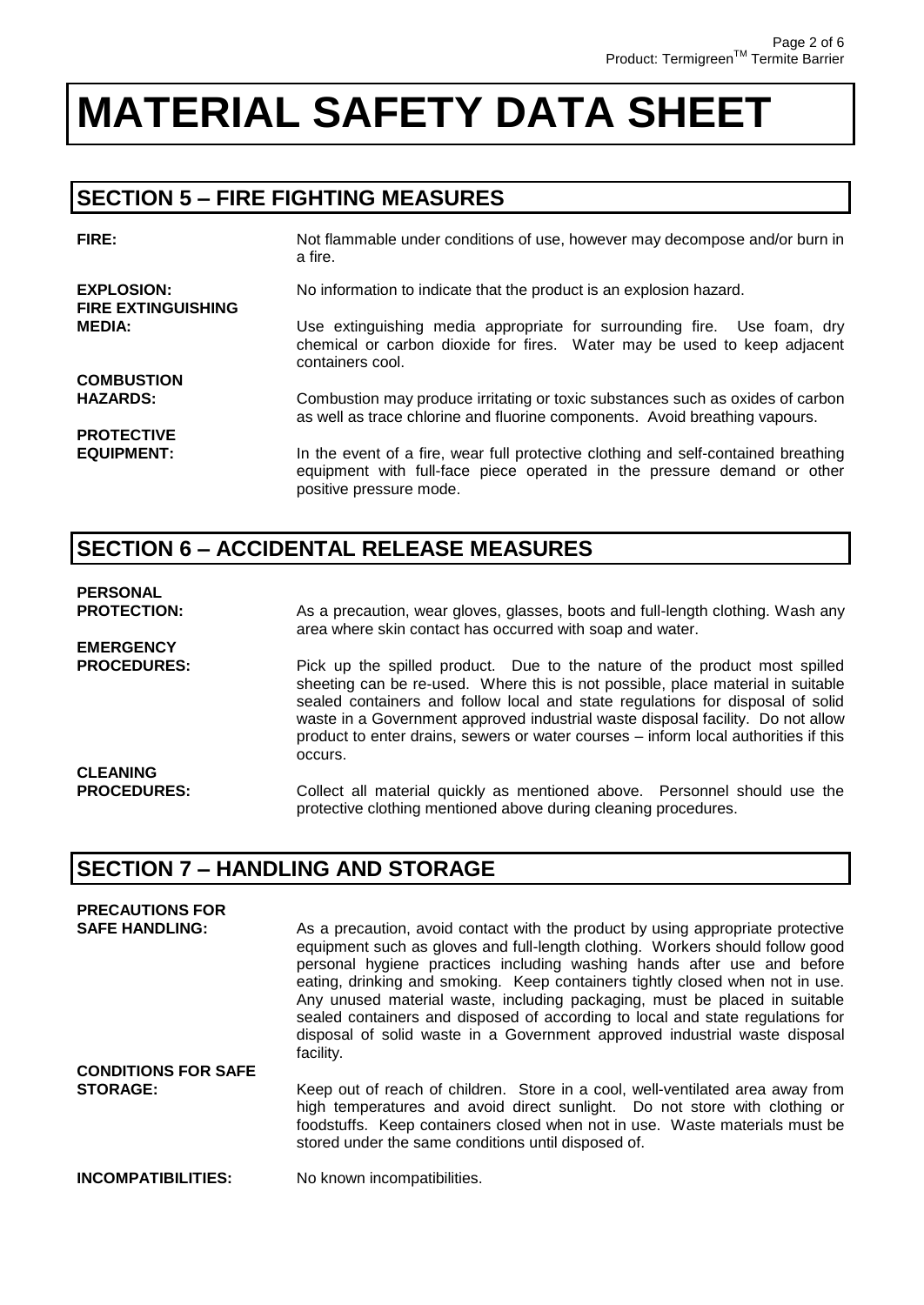### **SECTION 8 – EXPOSURE CONTROLS / PERSONAL PROTECTION**

| <b>AIRBORNE EXPOSURE</b><br>LIMITS: | Exposure limits have not been established for this product.                                                                                                                                                                                                                     |
|-------------------------------------|---------------------------------------------------------------------------------------------------------------------------------------------------------------------------------------------------------------------------------------------------------------------------------|
| <b>VENTILATION SYSTEMS:</b>         | Local ventilation is recommended during usage.                                                                                                                                                                                                                                  |
|                                     | <b>PERSONAL RESPIRATORS:</b> During routine operation a respirator is not required.                                                                                                                                                                                             |
| <b>GLOVE TYPE:</b>                  | It is recommended that general purpose rubber gloves are used to avoid skin<br>contact. However, if one of the Termigreen™ Termite Barrier System bifenthrin<br>containing adhesives is to be used, the appropriate glove as recommended in<br>the adhesive MSDS is to be used. |
| <b>CLOTHING:</b>                    | During normal operating procedures, full length clothing is recommended to<br>avoid skin contact. Soiled clothing should be washed with detergent prior to re-<br>use.                                                                                                          |
| <b>EYE PROTECTION:</b>              | As a precaution it is recommended to wear safety glasses to avoid secondary<br>eye contact when handling the material.                                                                                                                                                          |

### **SECTION 9 – PHYSICAL AND CHEMICAL PROPERTIES**

| APPEARANCE:                             | Green sheeting of varying widths.                                        |
|-----------------------------------------|--------------------------------------------------------------------------|
| ODOUR:                                  | When first opened a hydrocarbon solvent odour which decreases with time. |
| VAPOUR DENSITY:                         | Not applicable.                                                          |
| VAPOUR PRESSURE (mmHg): Not applicable. |                                                                          |
| VISCOSITY:                              | Not applicable.                                                          |
| FLASHPOINT (°C):                        | Not applicable.                                                          |
| FLAMMABILITY LIMITS (%):                | Not applicable.                                                          |
| SOLUBILITY IN WATER(g/L):               | Not miscible in water.                                                   |
| BOILING RANGE (°C):                     | Not applicable.                                                          |
| % VOLATILE-WT/WT:                       | Not applicable.                                                          |
| EVAPORATION RATE:                       | Not applicable.                                                          |
| pH:                                     | Not applicable.                                                          |

### **SECTION 10 – STABILITY AND REACTIVITY**

| <b>CHEMICAL STABILITY:</b>                                                  | Stable under ordinary conditions of use and storage.                                                                                                                 |
|-----------------------------------------------------------------------------|----------------------------------------------------------------------------------------------------------------------------------------------------------------------|
| <b>CONDITIONS TO AVOID:</b>                                                 | No reported conditions to avoid.                                                                                                                                     |
| <b>INCOMPATIBLES:</b><br><b>HAZARDOUS DECOMPOSITION</b><br><b>PRODUCTS:</b> | No reported incompatibilities.<br>Combustion may produce irritating or toxic substances such as oxides of carbon<br>as well as trace chlorine and fluorine products. |
| <b>HAZARDOUS REACTIONS:</b>                                                 | Hazardous polymerisation will not occur. No reported hazardous reactions.                                                                                            |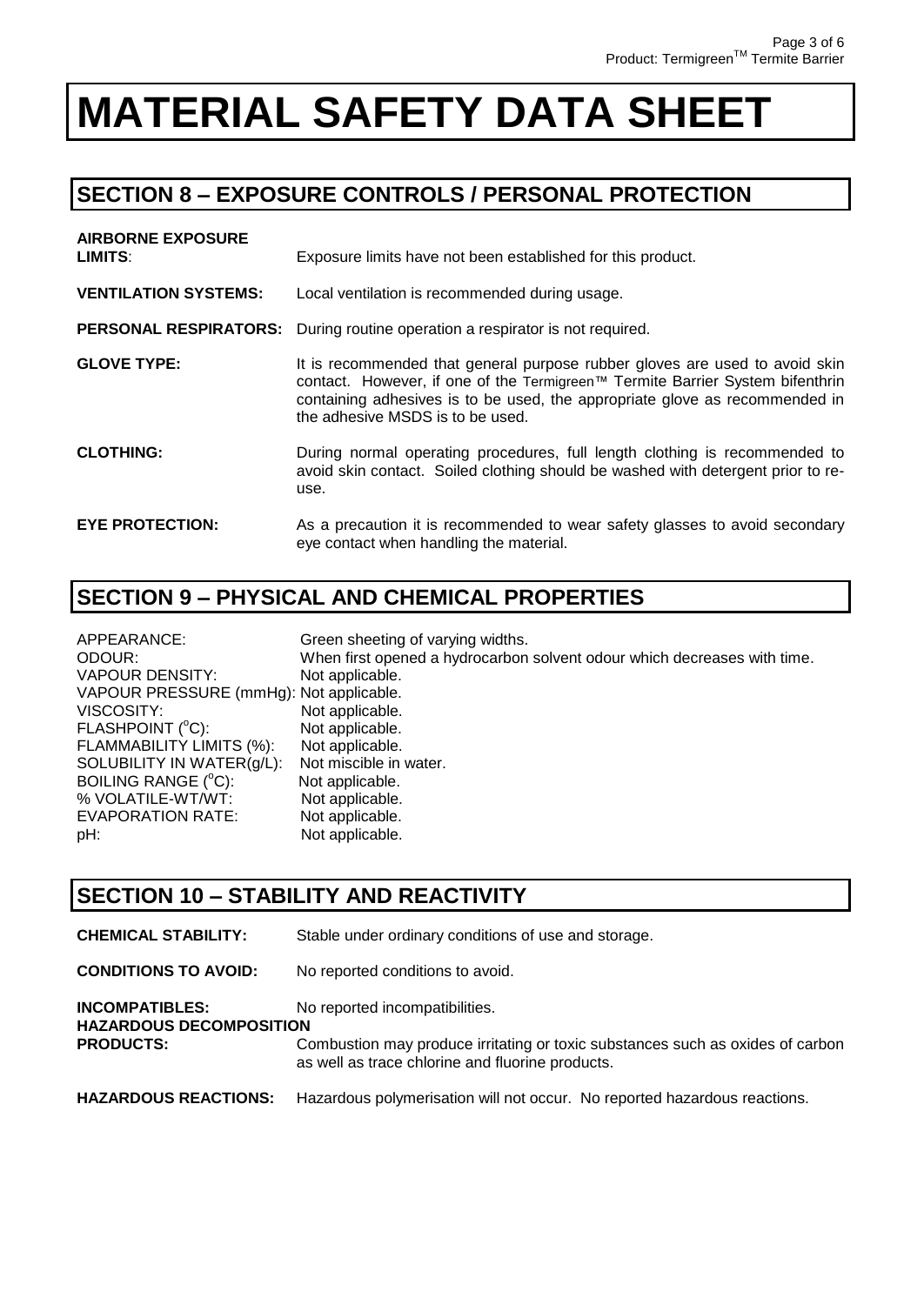### **SECTION 11 – TOXICOLOGICAL INFORMATION**

#### **HEALTH EFFECTS**

| <b>ACUTE</b>                                                   |                                                                                                                                                                                                                                                                                                                                                                            |
|----------------------------------------------------------------|----------------------------------------------------------------------------------------------------------------------------------------------------------------------------------------------------------------------------------------------------------------------------------------------------------------------------------------------------------------------------|
| <b>SWALLOWED:</b>                                              | The product is rated as a Schedule 6 Poison, however it is expected to have a<br>low order of toxicity associated with it when ingested as the active constituent,<br>bifenthrin is bound within the sheeting. Ingestion may present a choking hazard<br>or cause internal physical damage. During normal usage ingestion should not<br>be a means of exposure.            |
| EYE:                                                           | Bifenthrin is virtually non-irritating to the eyes in rabbit studies. As the active<br>constituent, bifenthrin, is physically bound within the sheeting it is not expected<br>that the material will be irritating to the eye. Any contact with the eyes would be<br>by secondary contact of residues on the hands. Therefore washing the hands<br>after use is important. |
| SKIN:                                                          | Due to the nature of the product, it is not expected to be irritating to the skin.<br>Correct handling and personal hygiene procedures, such as washing your<br>hands after use, should minimise the risk of any potential irritation.                                                                                                                                     |
| <b>INHALED:</b>                                                | No data to indicate a toxic inhalation hazard during normal conditions of usage.<br>During normal usage inhalation should not be a means of exposure.                                                                                                                                                                                                                      |
| <b>CHRONIC</b>                                                 | No reported chronic effects.                                                                                                                                                                                                                                                                                                                                               |
| <b>TOXICITY DATA:</b>                                          | There is no data available for the product as a whole. The following data is in<br>respect to the bifenthrin component. Please note that bifenthrin is only present<br>at the level of approximately 5.2 g/kg and is physically bound in the product.                                                                                                                      |
| <b>Irritation Data:</b>                                        | Studies have shown that though bifenthrin does not cause inflammation or<br>irritation on human skin, it may cause a numbness or tingling sensation which<br>may last for up to approximately 12 hours in its pure form. In tests on rabbits,<br>bifenthrin was virtually non-irritating to the eyes.                                                                      |
| <b>Toxicity Data:</b>                                          | The oral LD50 (rats): $54.5$ mg/kg and the dermal LD50 (rabbits): $>$ 2000 mg/kg.                                                                                                                                                                                                                                                                                          |
| <b>Immunotoxicity Data:</b>                                    | No data available.                                                                                                                                                                                                                                                                                                                                                         |
| <b>Skin Sensitisation Data:</b>                                | Non-sensitising in animal tests.                                                                                                                                                                                                                                                                                                                                           |
| <b>Respiratory Sensitisation:</b><br><b>Mutagenic effects:</b> | No data available.<br>In five studies conducted for gene mutation one was positive and the rest were                                                                                                                                                                                                                                                                       |
|                                                                | negative.                                                                                                                                                                                                                                                                                                                                                                  |
| Teratogenicity/                                                |                                                                                                                                                                                                                                                                                                                                                                            |
| <b>Embryotoxicity:</b>                                         | No data available.                                                                                                                                                                                                                                                                                                                                                         |
| <b>Reproductive effects:</b>                                   | In a two generation feeding study in rats, the no observed effect level for<br>reproductive toxicity was > 100ppm.                                                                                                                                                                                                                                                         |
| <b>Carcinogenicity:</b>                                        | In studies on rats there was no evidence of carcinogenicity at levels of up to<br>200ppm. In a study of up to 92 weeks duration on mice, there was an increase<br>in the number of bladder tumours at the highest dose rate of 600ppm in feed.                                                                                                                             |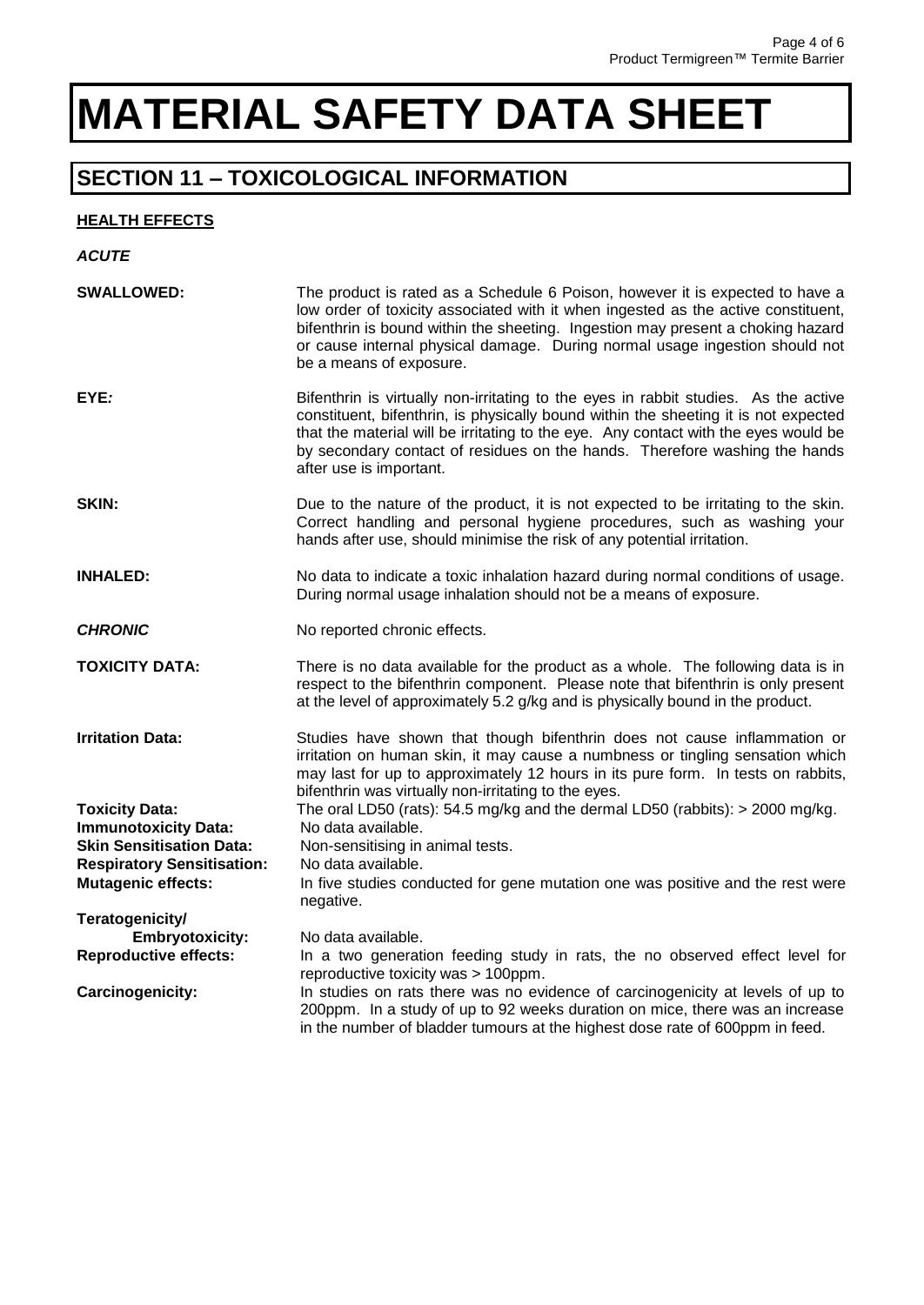### **SECTION 12 – ECOLOGICAL DATA**

There is no data available for the product as a whole. The following data is in respect to the bifenthrin component. Please note that bifenthrin is only present at the level of approximately 5.2 g/kg and is physically bound in the product.

| <b>ECOTOXICITY:</b>                         | Bifenthrin is highly toxic to fish, crustaceans and aquatic animals. The LC50 (96<br>hour) Rainbow Trout: 0.15 µg/L; LC50 (96 hour) Bluegill: 0.35 µg/L; and, LC50<br>(96 hour) Daphnia: 1.6 µg/L. Bifenthrin is stated to be moderately toxic to birds.<br>The LC50 (8 day dietary concentration) Mallard Duck: 1,280 ppm and for<br>Bobwhite quail is 4,450 ppm. The Acute Oral LD50 (Bobwhite quail): 1,800<br>mg/kg and Acute Oral LD50 (Mallard Duck): 2,150 mg/kg. Bifenthrin is also<br>toxic to bees. It is not expected that free bifenthrin would be available from the<br>product. |
|---------------------------------------------|-----------------------------------------------------------------------------------------------------------------------------------------------------------------------------------------------------------------------------------------------------------------------------------------------------------------------------------------------------------------------------------------------------------------------------------------------------------------------------------------------------------------------------------------------------------------------------------------------|
| <b>PERSISTENCE &amp;</b>                    |                                                                                                                                                                                                                                                                                                                                                                                                                                                                                                                                                                                               |
| <b>DEGRADABILITY:</b>                       | Bifenthrin remains unchanged in the soil for varying lengths of time, depending<br>upon soil composition and organic matter content. Degradation is dependent<br>upon oxidative microbial activity on soil-bound bifenthrin. Depending upon<br>conditions, the half-life of bifenthrin can vary from 7 days to 8 months.                                                                                                                                                                                                                                                                      |
| <b>MOBILITY:</b>                            | Bifenthrin is immobile in soil containing large amounts of organic matter, clay<br>and silt. Mobility is low in soils with low exchange capacity, such as sandy soil<br>that does not contain much organic matter. Bifenthrin tightly binds to soil soon<br>after application.                                                                                                                                                                                                                                                                                                                |
| <b>ENVIRONMENTAL FATE:</b>                  | As stated, bifenthrin binds tightly to most soil types. Its solubility in water is very<br>low and the potential for leaching into ground-water is low. In surface waters,<br>bifenthrin may persist in water and on soil and organic matter found in the water.<br>Bifenthrin is not toxic to most plants.                                                                                                                                                                                                                                                                                   |
| <b>BIOACCUMULATIVE</b><br><b>POTENTIAL:</b> | There is no bioaccumulative potential information available.                                                                                                                                                                                                                                                                                                                                                                                                                                                                                                                                  |

### **SECTION 13 – DISPOSAL CONSIDERATIONS**

### **DISPOSAL METHODS/**

**CONTAINERS:** Due to the nature of the product there should be little waste material. Any offcuts can be incorporated into the barrier system during application or be used during repair applications. Where this is not possible, place unused material in suitable sealed containers and follow local and state regulations for disposal of solid waste in a Government approved industrial waste disposal facility. The same disposal procedures should be used for product packaging. Do not allow product to enter drains, sewers or water courses – inform local authorities if this occurs.

### **SECTION 14 – TRANSPORT INFORMATION**

| UN NUMBER:                   | Not applicable. |
|------------------------------|-----------------|
| <b>PROPER SHIPPING NAME:</b> | Not applicable. |
| <b>ADG CODE:</b>             | Not applicable. |
| <b>PACKAGING GROUP:</b>      | Not applicable. |
| <b>SPECIAL PROVISION:</b>    | Not applicable. |
| <b>HAZCHEM CODE:</b>         | Not applicable. |